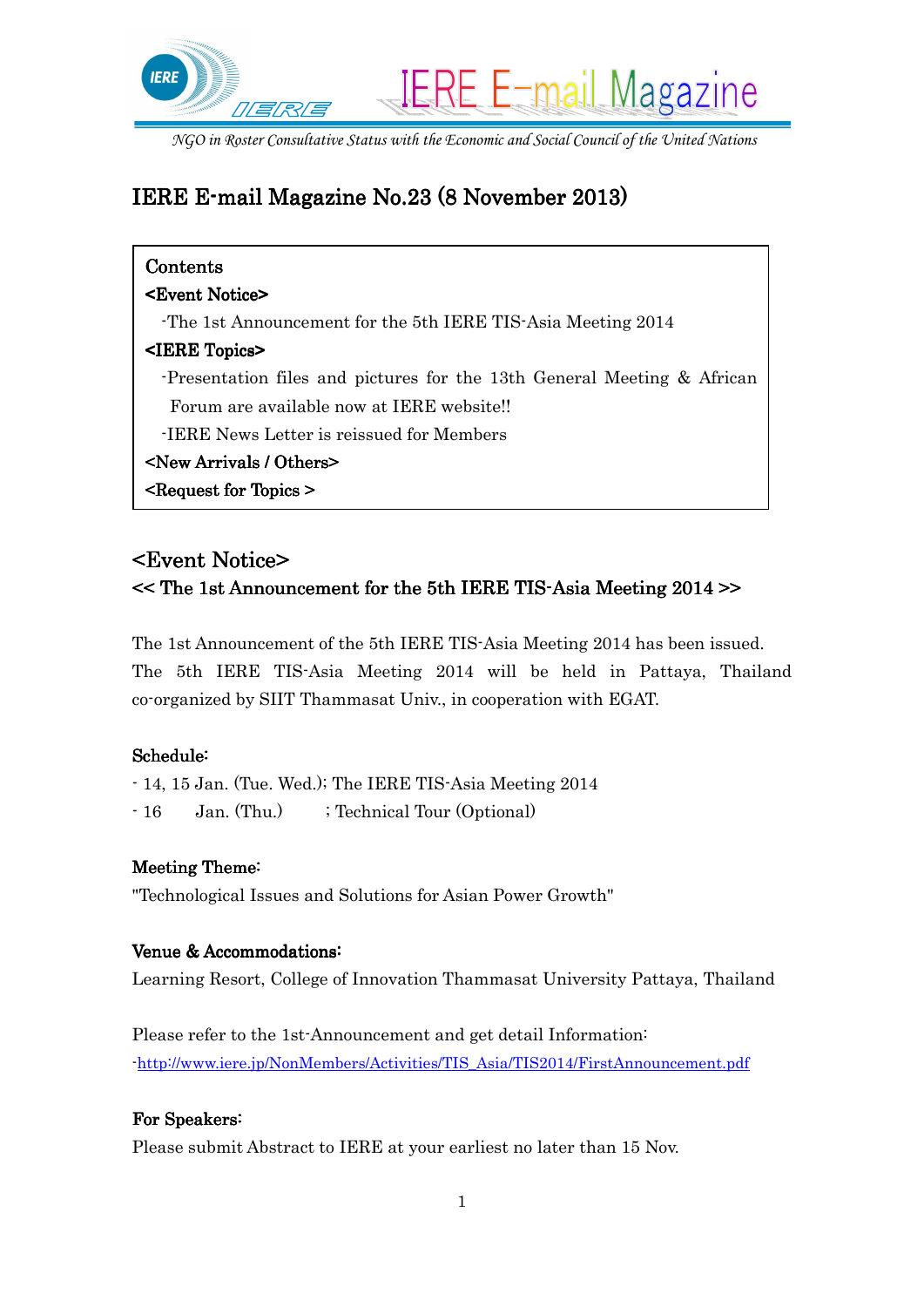

#### For Participants:

Please submit Registration Form at your earliest.

#### Hotel Accommodation:

Please send Room Reservation Form DIRECTLY to the hotel.

Submission Format can be downloaded from: http://www.iere.jp/NonMembers/Information/Preparation\_Events/index131101.html

## <IERE Topics> <IERE Topics>

## << Presentation files and pictures for the 13th General Meeting & African Forum are available now at IERE website!! >>

The 13th IERE General Meeting and PIESA-IERE African Forum were held in Arusha, Tanzania co-hosted by PIESA, supported by TANESCO, Tanzania. Over 80 participants gathered from 18 countries including 9 African countries.

General Theme of the General Meeting on 24 Sep. was "R&D Road Map for Efficient Electrification". We welcomed Hon. Stephen

Maselle, Deputy Minister of Energy and Minerals, Tanzania, as a keynote speaker. There held Panel Discussion by a moderator and panelists from 6 countries.

Main Theme of PIESA-IERE African Forum on 25 Sep. was "Renewable Energy in Support of Rural Electrification". Mr. Peter Moray of EUTC (European Utility

Telecommunications Council) made keynote address and there held 12 presentations in total.



Opening Address: Dr. Rolando Nieva, IERE Chair, IIE, Mexico



Welcome Address: Eng. Felchesmi Mramba, PIESA Chair, TANESCO, Tanzania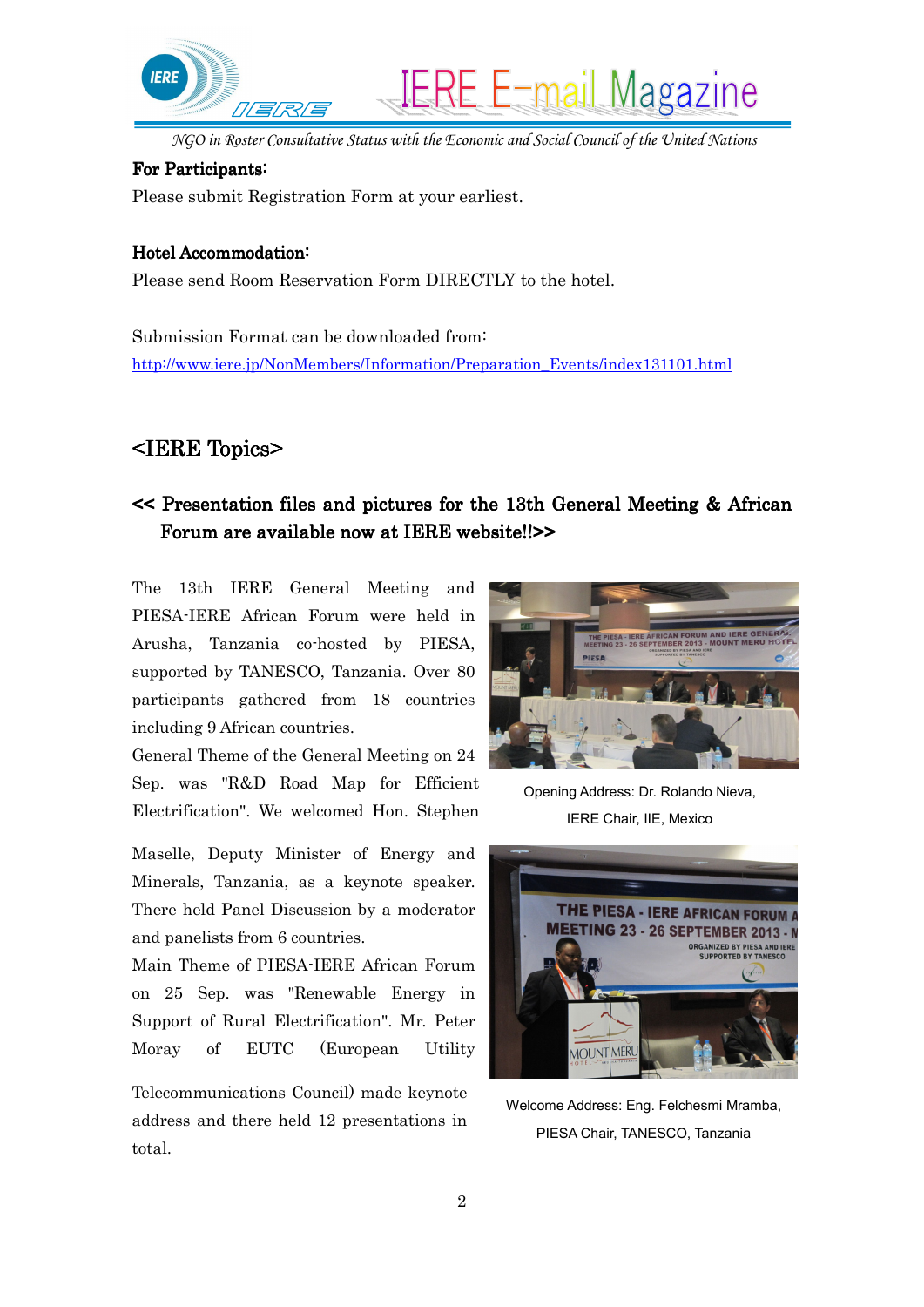



Panel Discussion



Keynote Address: Mr. Peter Moray, EUTC



**Participants** 

The program is available at; http://www.iere.jp/NonMembers/Activities/Forum/Tanzania\_Forum/index.html

The presentation slide files and photographs are available at; (the participants and IERE Members only) http://www.iere.jp/Members/Activities/Forum/Tanzania\_Forum/index.html

## $<<$  IERE News Letter is reissued for Members  $>>$  (Members Only)

Although IERE Newsletter was paused for a while, in order to expand information dissemination to IERE members, IERE Newsletter is reissued for IERE Members.

Please access;

http://www.iere.jp/Members/Information/Publication/Newsletter/index.html (Members Only - PIN and Password required)